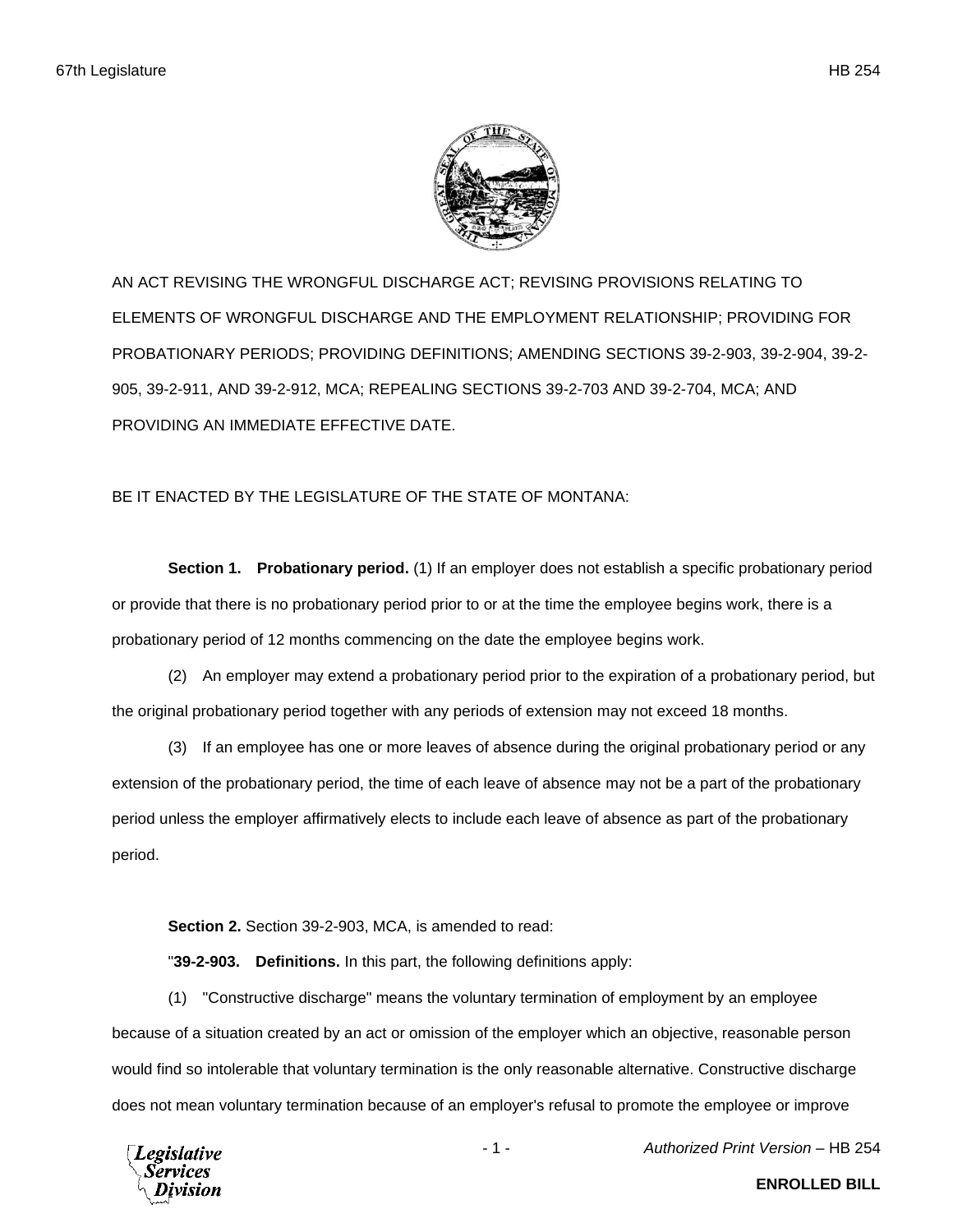wages, responsibilities, or other terms and conditions of employment.

(2) "Discharge" includes a constructive discharge as defined in subsection (1) and any other termination of employment, including resignation, elimination of the job, layoff for lack of work, failure to recall or rehire, and any other cutback in the number of employees for a legitimate business reason.

(3) "Employee" means a person who works for another for hire. The term does not include a person who is an independent contractor.

(4) "Fringe benefits" means the value of any employer-paid vacation leave, sick leave, medical insurance plan, disability insurance plan, life insurance plan, and pension benefit plan in force on the date of the termination.

(5) "Good cause" means any reasonable job-related grounds for an employee's dismissal based on:

(a)  $\alpha$  the employee's failure to satisfactorily perform job duties,

(b) the employee's disruption of the employer's operation<sub>7</sub>;

(c) the employee's material or repeated violation of an express provision of the employer's written

policies; or

(d) or other legitimate business reason reasons determined by the employer while exercising the employer's reasonable business judgment. The legal use of a lawful product by an individual off the employer's premises during nonworking hours is not a legitimate business reason, unless the employer acts within the provisions of 39-2-313(3) or (4).

(6) "Leave of absence" means an employee's absence from work for a period of more than 5 consecutive working days for any reason other than holidays and vacations.

 $(6)(7)$  "Lost wages" means the gross amount of wages that would have been reported to the internal revenue service as gross income on form W-2 and includes additional compensation deferred at the option of the employee.

 $(7)$ (8) "Public policy" means a policy in effect at the time of the discharge concerning the public health, safety, or welfare established by constitutional provision, statute, or administrative rule."

**Section 3.** Section 39-2-904, MCA, is amended to read:

"**39-2-904. Elements of wrongful discharge -- presumptive probationary period.** (1) A discharge



- 2 - *Authorized Print Version* – HB 254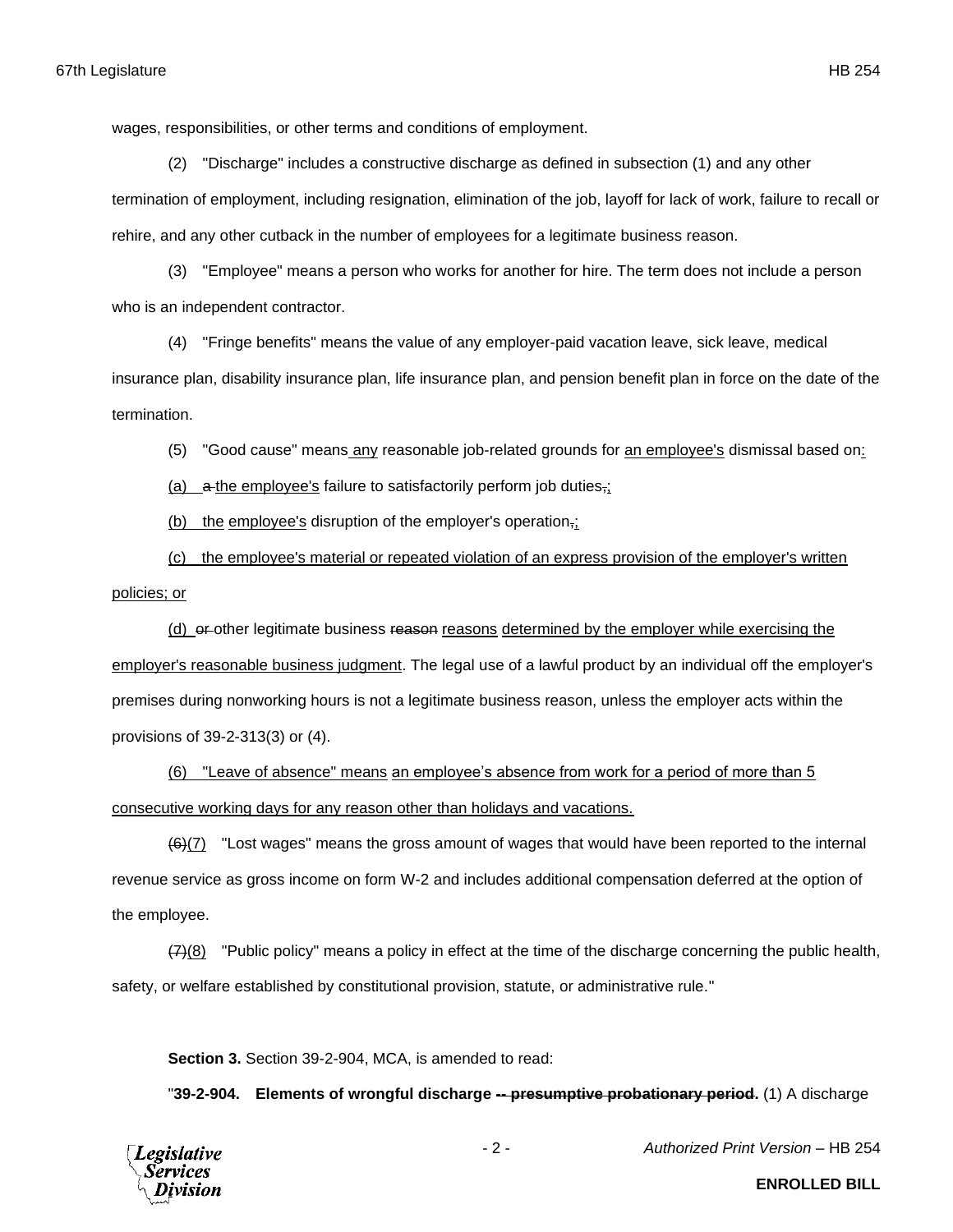is wrongful only if:

(a) it was in retaliation for the employee's refusal to violate public policy or for reporting a violation of public policy;

(b) the discharge was not for good cause and the employee had completed the employer's probationary period of employment; or

(c) the employer materially violated the express provisions of its an express provision of its own written personnel policy prior to the discharge, and the violation deprived the employee of a fair and reasonable opportunity to remain in a position of employment with the employer.

 $(2)$   $(a)$  During a probationary period of employment, the employment may be terminated at the will of either the employer or the employee on notice to the other for any reason or for no reason.

(b) If an employer does not establish a specific probationary period or provide that there is no probationary period prior to or at the time of hire, there is a probationary period of 6 months from the date of hire.

(3) The employer has the broadest discretion when making a decision to discharge any managerial or supervisory employee."

**Section 4.** Section 39-2-905, MCA, is amended to read:

"**39-2-905. Remedies.** (1) If an employer has committed a wrongful discharge, the employee may be awarded lost wages and fringe benefits for a period not to exceed 4 years from the date of discharge, together with interest on the lost wages and fringe benefits. Interim The employee's interim earnings, derived from any new kind, nature, or type of work, hire, contractor status, or employment that did not exist at the time of discharge, including amounts the employee could have earned with reasonable diligence from the work, hire, contractor status, or employment, must be deducted from the amount awarded for lost wages. Before interim earnings are deducted from lost wages, there must be deducted from the interim earnings any reasonable amounts expended by the employee in searching for, obtaining, or relocating to new employment.

(2) Following any verdict or award in favor of the discharged employee, the district court shall consider any monetary payments, compensation, or benefits the employee received arising from or related to the discharge, including unemployment compensation or benefits and early retirement pay, and shall deduct

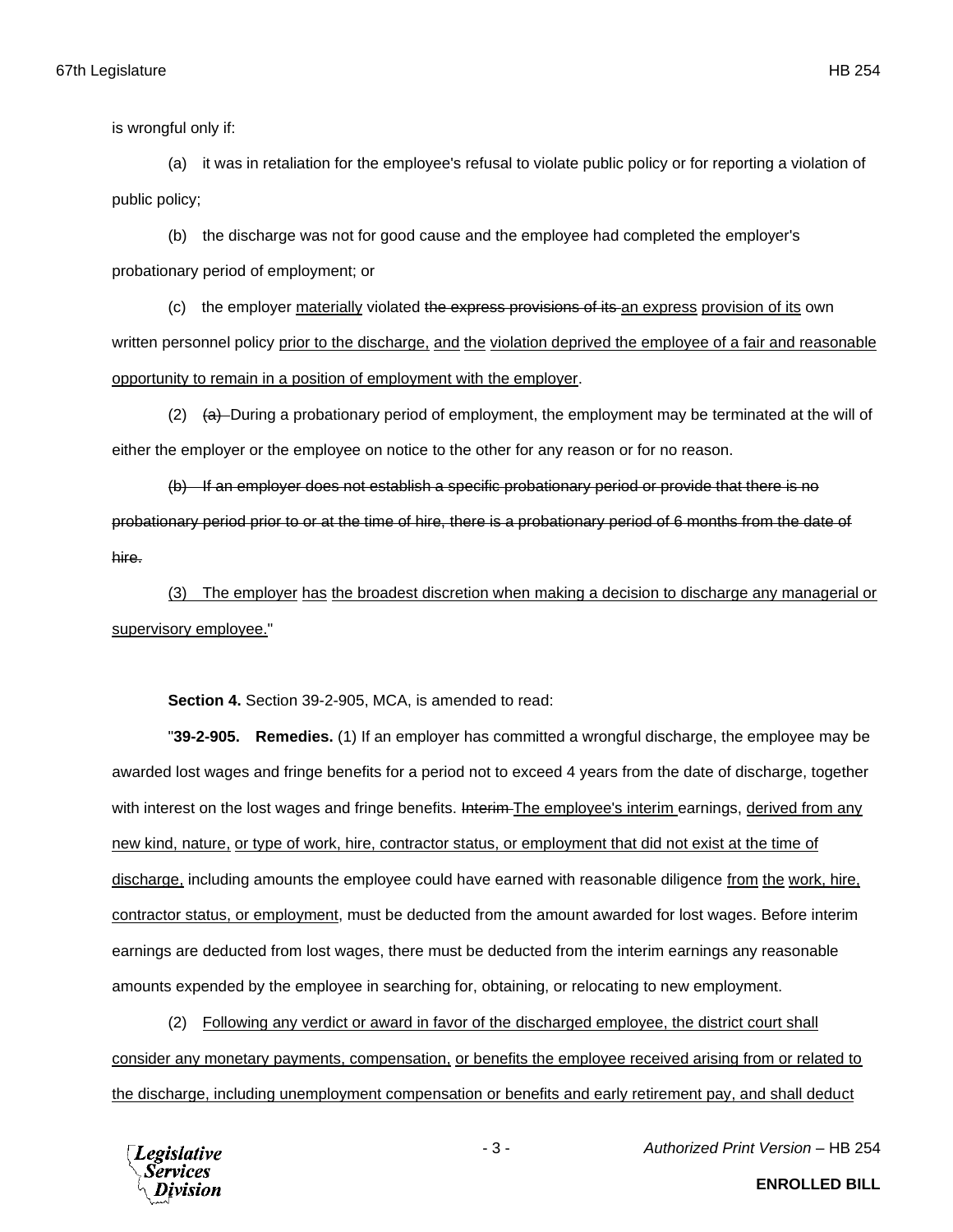(3) The employee may recover punitive damages otherwise allowed by law if it is established by clear and convincing evidence that the employer engaged in actual fraud or actual malice in the discharge of the employee in violation of 39-2-904(1)(a).

 $(3)(4)$  There is no right under any legal theory to damages for wrongful discharge under this part for pain and suffering, emotional distress, compensatory damages, punitive damages, or any other form of damages, except as provided for in subsections (1) and (2)."

**Section 5.** Section 39-2-911, MCA, is amended to read:

"**39-2-911. Limitation of actions.** (1) An action under this part must be filed within 1 year after the date of discharge.

(2) If an employer maintains written internal procedures, other than those specified in 39-2-912, under which an employee may appeal a discharge within the organizational structure of the employer, the employee shall first exhaust those procedures prior to filing an action under this part. The employee's failure to initiate or exhaust available internal procedures is a defense to an action brought under this part. If the employer's internal procedures are not completed within 90 days from the date the employee initiates the internal procedures, the employee may file an action under this part and for purposes of this subsection the employer's internal procedures are considered exhausted. The limitation period in subsection (1) is tolled until the procedures are exhausted. In no case may the provisions of the employer's internal procedures extend the limitation period in subsection (1) more than 120 days.

(3) If the employer maintains written internal procedures under which an employee may appeal a discharge within the organizational structure of the employer, the employer shall within  $714$  days of the date of the discharge notify the discharged employee in writing or electronically of the existence of such the internal procedures and. The timeframe for the employee to initiate the procedures, if any, begins to run from the date the employer sends or provides a copy of the internal procedures in writing or electronically. A copy of the procedures must be considered provided to the employee if the employer sends a copy of the procedures to the employee's last-known postal mailing address or electronic mailing address, or the employee's attorney shall



**ENROLLED BILL**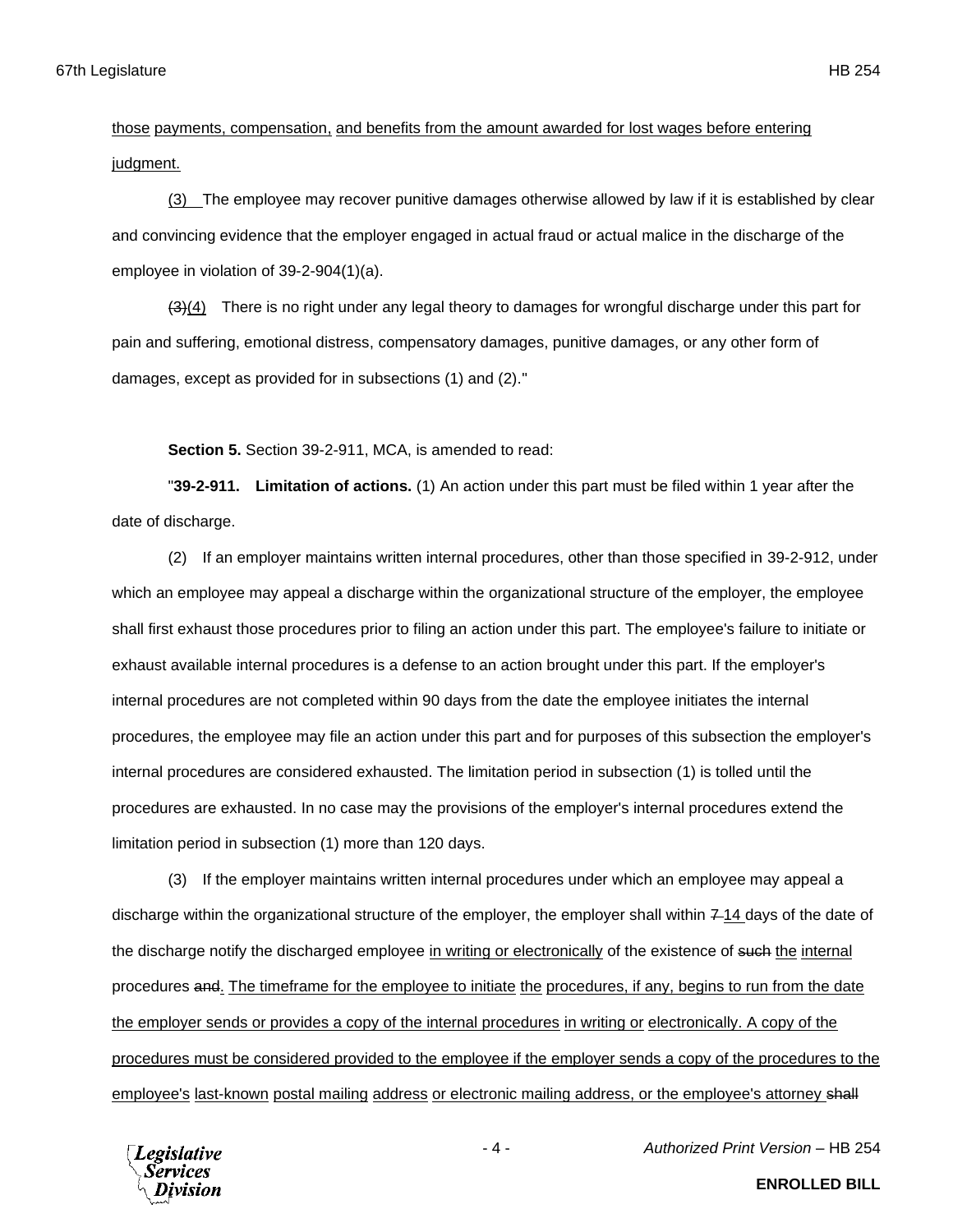supply the discharged employee with a copy of them. If the employer fails to comply with this subsection, the discharged employee need not comply with subsection (2).

(4) If a plaintiff commences a civil action for wrongful discharge under this part, the plaintiff shall make service of process no later than 6 months after filing the complaint. If the plaintiff fails to make service of process within the 6-month period, the court, on motion or on its own initiative, shall dismiss the action without prejudice as to a defendant unless that defendant has made an appearance in the civil action. If the plaintiff fails to make service of process within the 6-month period, the remaining 1-year period of limitations for a civil action under this part resumes regardless of whether the civil action is dismissed."

**Section 6.** Section 39-2-912, MCA, is amended to read:

"**39-2-912. Exemptions.** (1) This part does not apply to a discharge:

 $(4)$ (a) that is subject to any other state or federal statute that provides a procedure or remedy for contesting the dispute. The statutes include those that prohibit discharge for filing complaints, charges, or claims with administrative bodies or that prohibit unlawful discrimination based on race, national origin, sex, age, disability, creed, religion, political belief, color, marital status, and other similar grounds.

 $(2)(b)$  of an employee covered by a written collective bargaining agreement or a written contract of employment for a specific term.

(2) For the purposes of this section, a contract for a specific term may contain a probationary period as provided for in [section 1] and may contain an automatic renewal clause that automatically renews the contract of employment for one or more successive terms."

**Section 7. Repealer.** The following sections of the Montana Code Annotated are repealed:

39-2-703. Liability of railway corporation for negligence of fellow servants.

39-2-704. Liability of mining company for negligence of fellow servants.

**Section 8. Codification instruction.** [Section 1] is intended to be codified as an integral part of Title 39, chapter 2, part 9, and the provisions of Title 39, chapter 2, part 9, apply to [section 1].



- 5 - *Authorized Print Version* – HB 254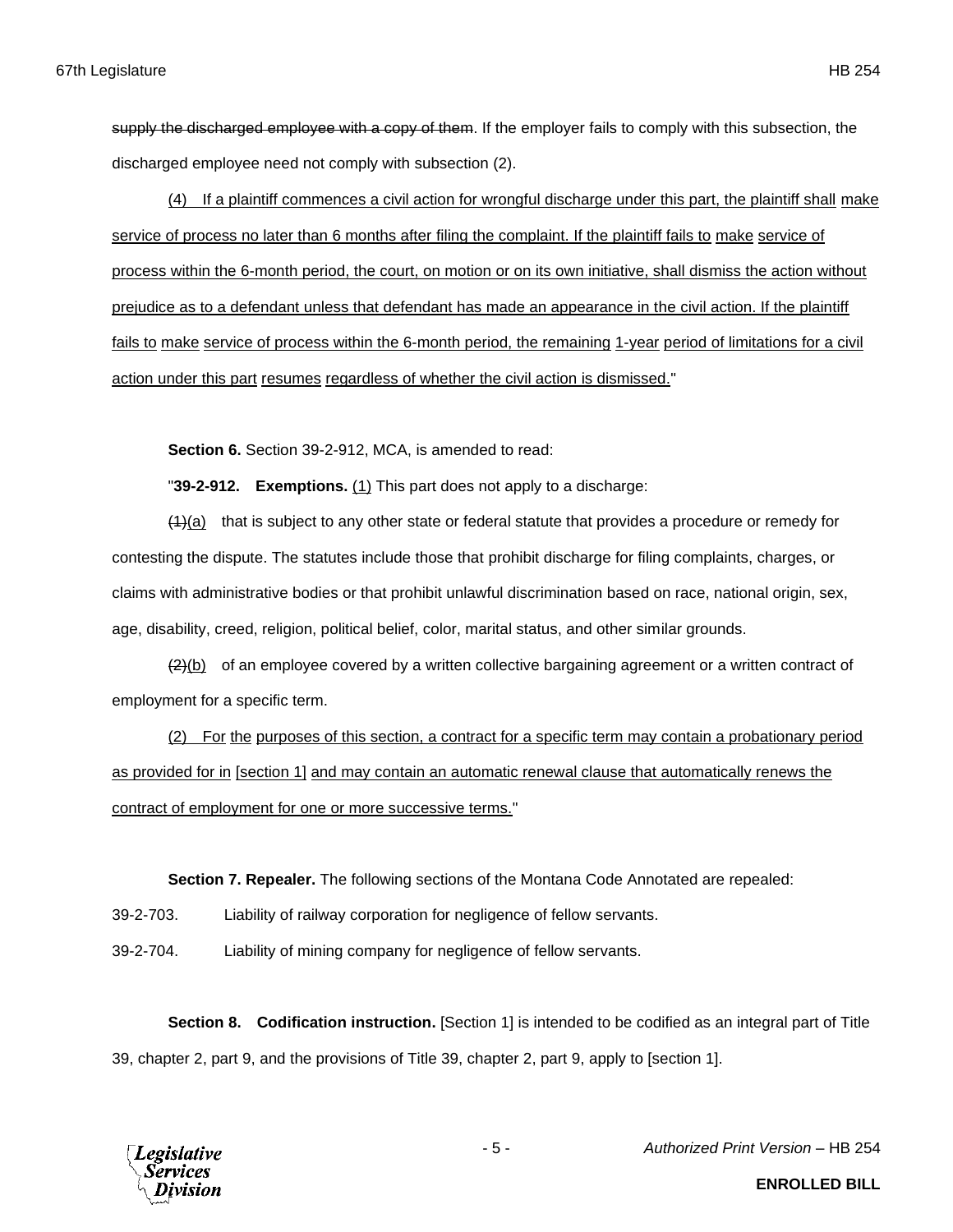**Section 9. Severability.** If a part of [this act] is invalid, all valid parts that are severable from the invalid part remain in effect. If a part of [this act] is invalid in one or more of its applications, the part remains in effect in all valid applications that are severable from the invalid applications.

**Section 10. Effective date.** [This act] is effective on passage and approval.

- END -

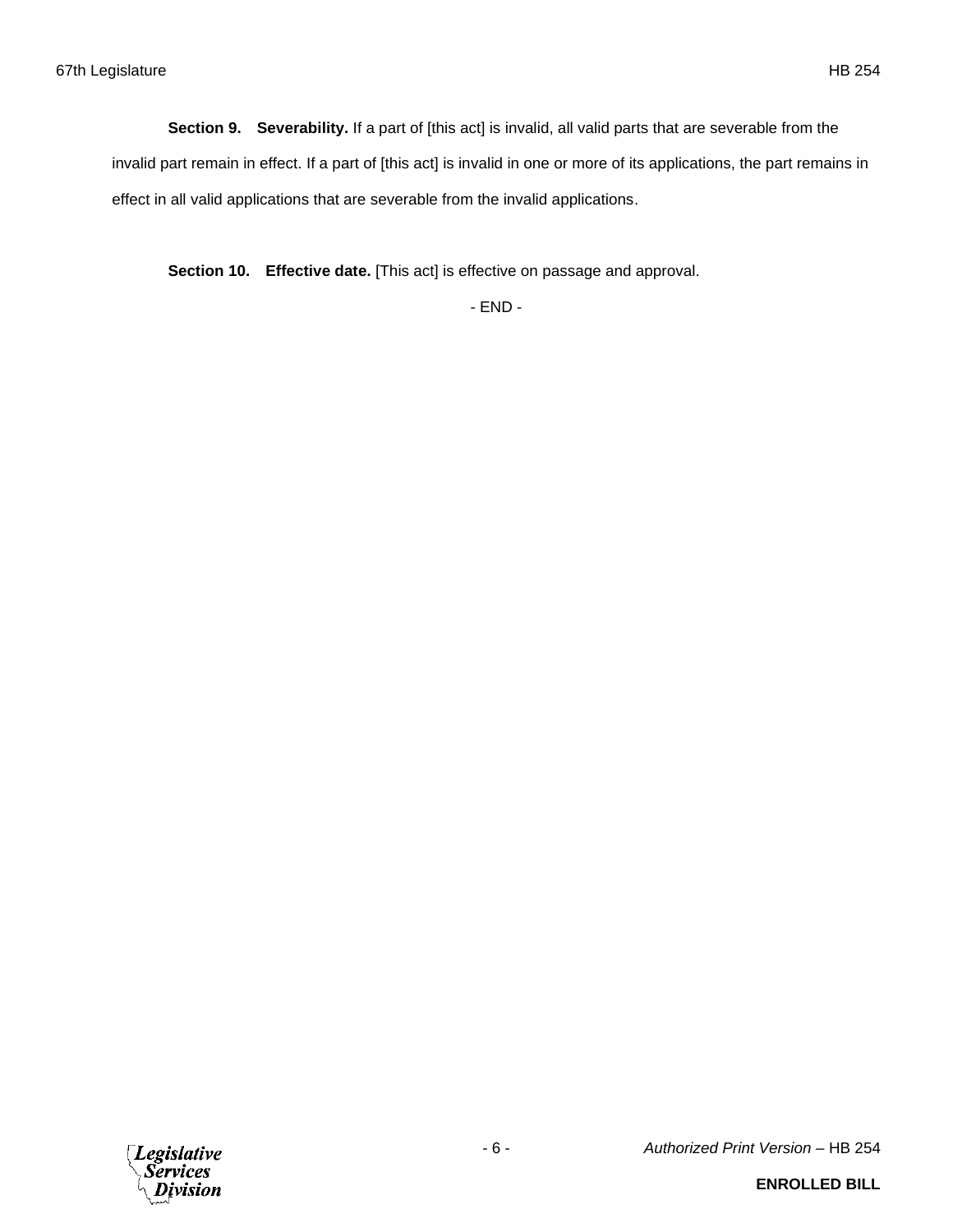I hereby certify that the within bill,

HB 254, originated in the House.

Chief Clerk of the House

Speaker of the House

| Signed this | dav    |
|-------------|--------|
| $\Omega$    | - 2021 |

\_\_\_\_\_\_\_\_\_\_\_\_\_\_\_\_\_\_\_\_\_\_\_\_\_\_\_\_\_\_\_\_\_\_\_\_\_\_\_\_\_\_\_

\_\_\_\_\_\_\_\_\_\_\_\_\_\_\_\_\_\_\_\_\_\_\_\_\_\_\_\_\_\_\_\_\_\_\_\_\_\_\_\_\_\_\_

President of the Senate

| Sianed this |  |
|-------------|--|
| $\Omega$    |  |

\_\_\_\_\_\_\_\_\_\_\_\_\_\_\_\_\_\_\_\_\_\_\_\_\_\_\_\_\_\_\_\_\_\_\_\_\_\_\_\_\_\_\_